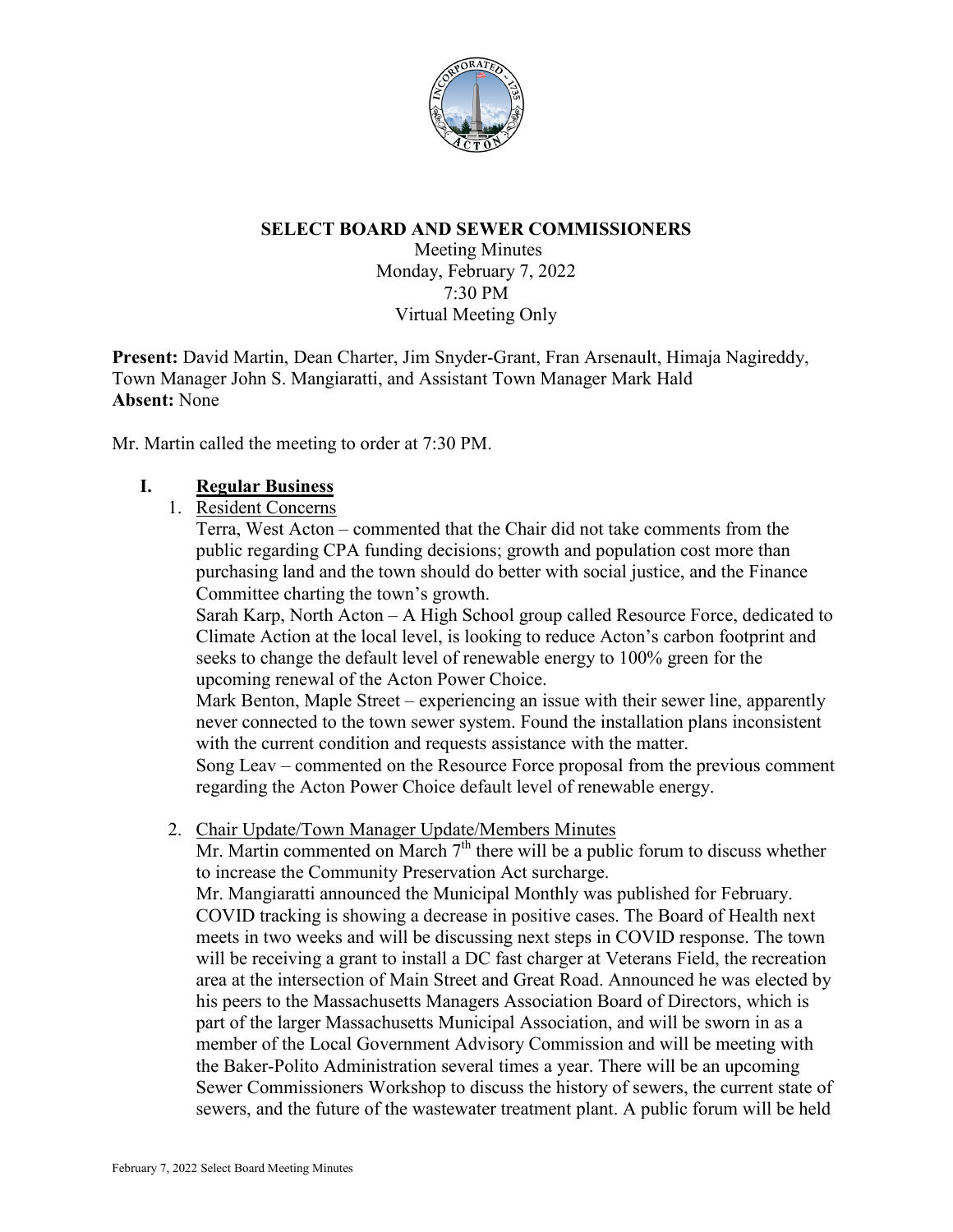

in March on the upcoming MBTA legislation. The Town Charter requires the Board to transmit the proposed municipal budget to the Finance Committee 60 days before the Annual Town Meeting which will be on or around the first meeting in March. Mr. Snyder-Grant noted the passing of the Board policy on discouraging fossil fuel use and is in touch with the chairs of the Zoning Board of Appeals and Planning Board regarding the policy.

Ms. Arsenault noted the Economic Development Committee has been brainstorming about the upcoming  $250<sup>th</sup>$  anniversary of Patriots' Day, believes organization of the event should begin soon, that it could bring tourists to Acton, be a good opportunity to coordinate with neighboring towns and hoping a committee could be formed to begin organization of possible events.

Mr. Charter mentioned that work is progressing setting up the DPW Facility Study Committee, and will organize a tour of the existing facility.

# **II. Public Hearings**

- 3. Change in Manager, The Holy Grail from Amy Hurley to Anthony Mascarin The applicant was not present for the hearing and was recommended by the Police Chief to not approve the application. **Mr. Snyder-Grant moved, seconded by Mr. Charter to close the public hearing and voted unanimously by roll call vote 5-0. Mr. Charter moved, seconded by Ms. Nagireddy to deny the change in manager application and voted unanimously by roll call vote 5-0.**
- 4. Class II Auto Dealer License Transfer, Wheeler Dealer, Inc. to Atlantis Auto Plaza, Inc., 63 Powdermill Road

Representing Atlantis Auto Plaza is Nairi Danielyan and Ernest Karapetyan. The former business Wheeler Dealer has been sold to Atlantis Auto Plaza. The applicant is requesting a transfer of license. **Mr. Charter moved, seconded by Mr. Snyder-Grant to close the public hearing and voted unanimously by roll call vote 5-0. Mr. Snyder-Grant moved, seconded by Ms. Arsenault to approve the transfer of license to Atlantis Auto Plaza, Inc. and voted unanimously by roll call vote 5-0.**

5. Class I Auto Dealer License Transfer, Village Subaru to McGovern Subaru of Acton Representing McGovern Subaru of Acton was Mark Walker. The former auto dealer Village Subaru has been sold to McGovern Subaru of Acton with no changes to the business or facility requested. **Mr. Snyder-Grant moved, seconded by Mr. Charter to close the public hearing and voted unanimously by roll call vote 5-0. Ms. Arsenault moved, seconded by Mr. Charter to approve the transfer of license to McGovern Subaru of Acton and voted unanimously by roll call vote 5-0.**

# **III. New/Special Business**

6. Consider Supporting Acton Dog Park Committee Grant Application Tom Gillispie presented the Acton Dog Park Stanton Foundation Grant application for consideration in support of moving forward to fund the dog park construction at 348 Main street. Dennis Dale, of Dale Design, Inc. and the Landscape Architect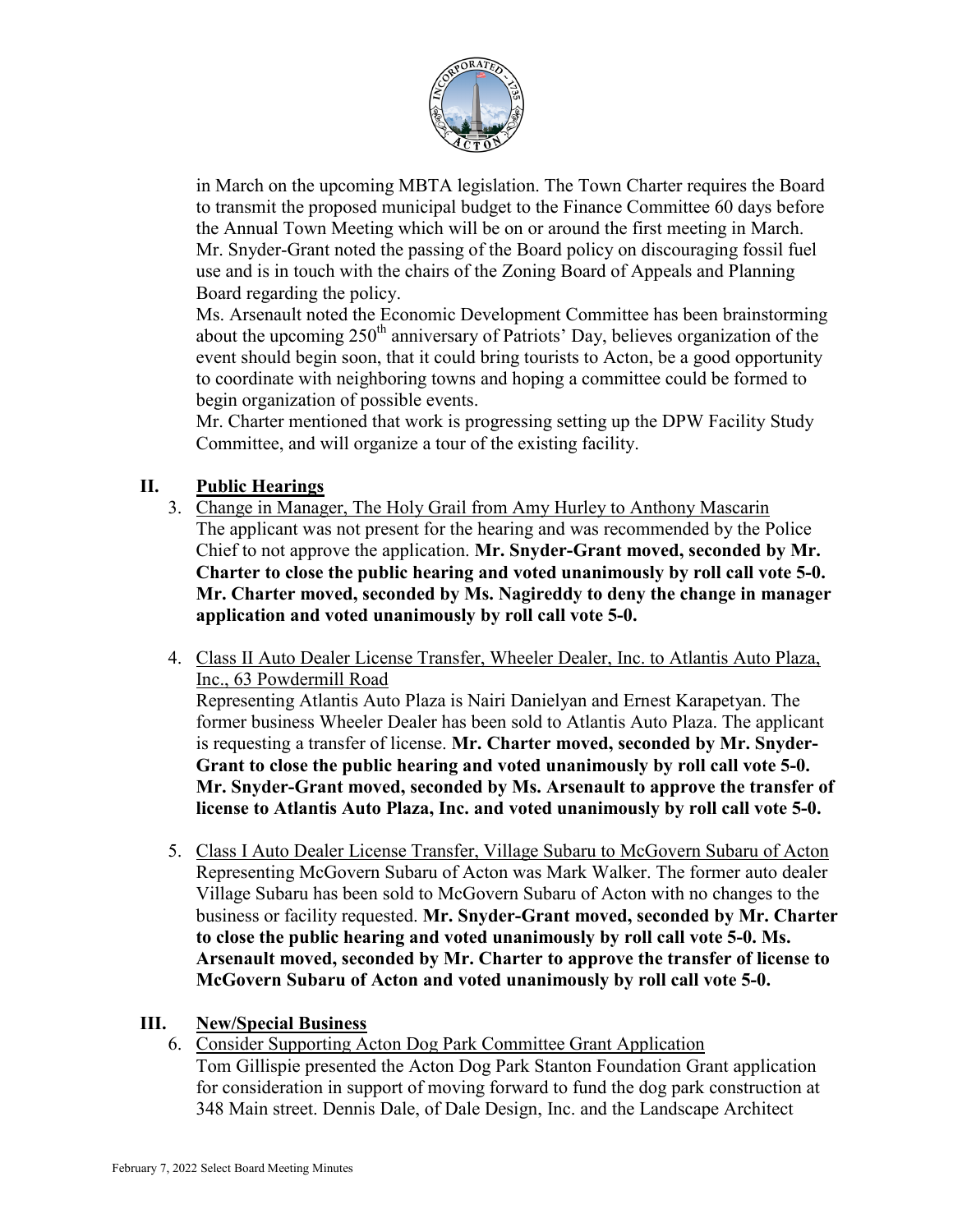

presented the preliminary landscape design. Mr. Snyder-Grant questioned where in the design phase a canine expert will be introduced to understand the design needs of the park. Mr. Gillispie will be able to assess that when the grant is awarded. Mr. Charter thanked the committee and Mr. Dale. Mr. Gillispie explained that the Stanton Foundation grant awards up to \$250,000, with a 10% of the design and construction budget municipal match by the town that is proposed in the FY23 municipal budget. Mr. Martin asked about the total area for the main dog park section – Mr. Gillispie confirmed over 12,000 square feet.

Terra, West Acton – concerned about the design mimicking the look of the Hosmer House in looking like "a theme park".

Cathy Fochtman – member of the Friends of the Dog Park, is working with the Acton Dog Park Committee on the design of the park and will be reaching out to the community to help fund the design and construction of the park.

Claire Siska, Stow Street – Appreciated the skill of Dennis Dale and the cooperation of the Acton Housing Authority on figuring out how to incorporate the the slopes created by the placement of the septic system. Also pleased that Mr. Dale was able to bring accessible parking so close to the park entrance.

Jeff Bergart, Alcott Street – member of the Council on Aging who voted unanimously to include a Senior Park in the plans and thanked the support of the Board and the Acton Housing Authority.

#### **Mr. Charter moved, seconded by Ms. Arsenault to authorize the Town Manager to sign the letter of assurance for the Stanton Foundation application.**

Mr. Snyder-Grant noted that the size of the all-dog park section in the preliminary design was a tad over  $\frac{1}{4}$  acre, and that some online sources recommend a dog park minimum size be  $\frac{1}{2}$  acre to a full acre. He inquired whether a later conversation about the design could include the possibility of moving the parking just over the line into the senior park parcel, to allow for an expansion of the dog park. Mr. Gillepsie noted that slope constraints may not make that possible, and that in the committee's judgment the size is OK enough, but that further development of the design may find some ways of expanding the size of the all-dog park.

Mr. Martin noted that the popular and successful Maynard dog park is quite small, and that the parking will need to be revisited as the senior park design is developed.

## **Voted unanimously by roll call vote 5-0.**

7. Consider Supporting Home Rule Petition Proposed by Acton Housing Authority Kelley Cronin, Acton Housing Authority Director presented a proposed Home Rule Petition regarding bidding requirements for affordable housing projects. Housing Authorities have different procurement procedures and have to file sub-bids that general developers are not required to do, which adds significantly to the overall costs. The Home Rule Petition would eliminate the need for sub-bids, and would only apply to the Main Street property. Mr. Charter reflected on his experience with this process, and strongly supported the home rule petition as a way to help the AHA build affordable housing projects. Mr. Snyder-Grant questioned if legislation could be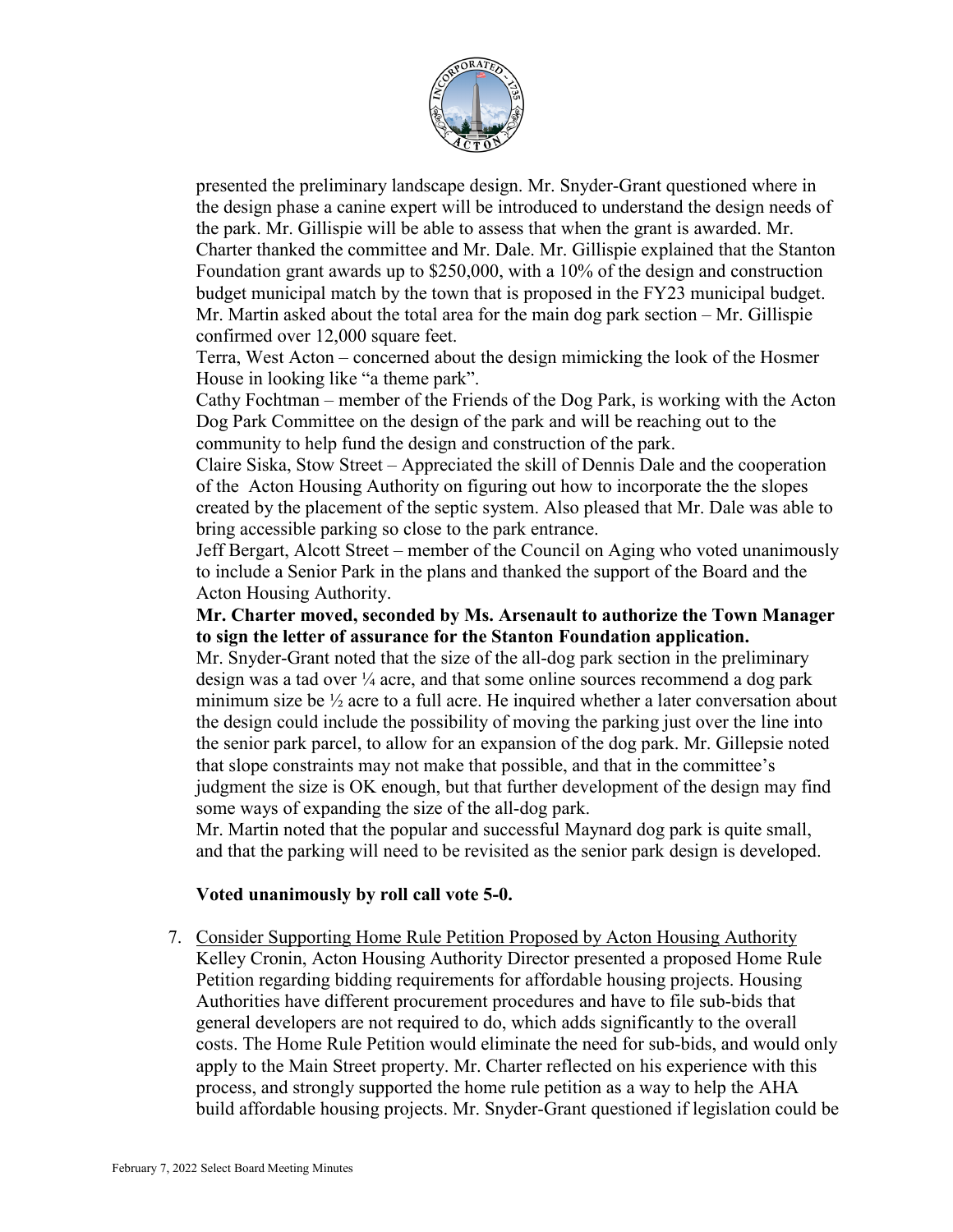

filed for all of Massachusetts to eliminate sub-bids for all affordable housing developments. Ms. Cronin replied that attempts have been made for over 30 years. Representative Gouveia and Senator Eldridge are assisting with the Petition. Ms. Nagireddy asked why this is particularly a concern for the Main Street project. Mr. Sachs explained that because this project is financed by tax credits, and the investors would require the addition of much larger reserves if the unknowns of filed sub-bids were to stay in place.

Terra, West Acton – questioned whether the budget accounts for prevailing wage. Ms. Cronin confirmed. Terra also suggested that if there were any savings from the project that these be applied toward making more of the units reserved for tenants of very low-income.

**Mr. Charter moved, seconded by Ms. Arsenault to add the Home Rule Petition relative to bidding requirements on the Annual Town Meeting warrant and voted unanimously by roll call vote 5-0.**

8. Consider Supporting Extended Producer Responsibility Legislation

Rob Grogan presented legislation regarding producer recycling responsibility. Producers have no responsibility regarding their packaging or recycling of products. This proposed legislation would reduce waste management costs for municipalities with paint being the leading cause of cost. This legislation would also include the Better Bottle Bill, plastic bags and cartons.

**Mr. Snyder-Grant moved, seconded by Mr. Charter to authorize the Chair and Town Manager draft and sign letter of support of various EPRs on behalf of the Select Board and voted unanimously by roll call vote 5-0.**

9. Consider Supporting Revision to Asa Parlin House Community Preservation Act Funding Application

Mr. Mangiaratti updated the Board regarding the CPC application requesting \$1.3 million for the project. The design included was the result of a public forum and subsequent meetings. Mr. Mangiaratti urged the Board to focus on the core goal of historic preservation for the project and proposed to proceed in a second phase for structural stabilization efforts for \$450,000. Examples include repairing the stone foundation and any additional masonry structures, repairing structural framing, window repairs, replacing the roofing, and removing the 1970's addition. Mr. Charter commented that the reduced funding request would be more sellable to the CPC due to the number of requests for funding. Board members were generally supportive of the request.

**Ms. Arsenault moved, seconded by Mr. Charter to advance the Asa Parlin House Community Preservation Act funding application to the Community Preservation Committee with the revised plans and voted unanimously 5-0.**

## **IV. Consent Items**

Mr. Snyder-Grant held consent item 10 and 11. **Mr. Snyder-Grant moved, seconded by Ms. Nagireddy to approve consent items 12-23 inclusive and voted**